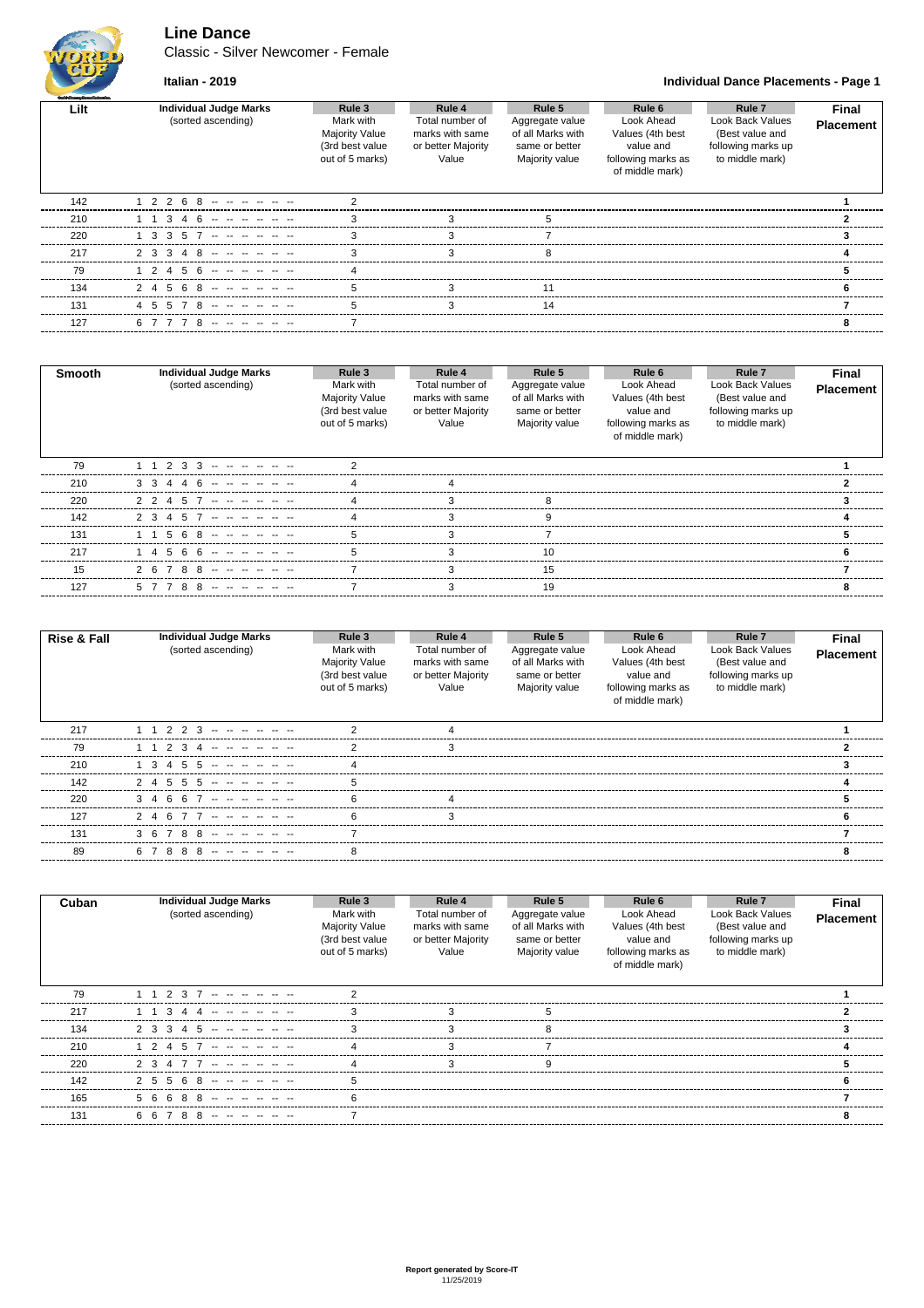# **Line Dance**

Classic - Silver Newcomer - Female



**Italian - 2019 Individual Dance Placements - Page 2**

| Guild Gauges Davas/Velension |                                                     |                                                                             |                                                                             |                                                                                    |                                                                                                |                                                                                                   |                           |
|------------------------------|-----------------------------------------------------|-----------------------------------------------------------------------------|-----------------------------------------------------------------------------|------------------------------------------------------------------------------------|------------------------------------------------------------------------------------------------|---------------------------------------------------------------------------------------------------|---------------------------|
| Funky                        | <b>Individual Judge Marks</b><br>(sorted ascending) | Rule 3<br>Mark with<br>Majority Value<br>(3rd best value<br>out of 5 marks) | Rule 4<br>Total number of<br>marks with same<br>or better Majority<br>Value | Rule 5<br>Aggregate value<br>of all Marks with<br>same or better<br>Majority value | Rule 6<br>Look Ahead<br>Values (4th best<br>value and<br>following marks as<br>of middle mark) | Rule <sub>7</sub><br>Look Back Values<br>(Best value and<br>following marks up<br>to middle mark) | Final<br><b>Placement</b> |
| 165                          | 1 2 2 7 7                                           |                                                                             |                                                                             |                                                                                    |                                                                                                |                                                                                                   |                           |
| 79                           | $1\ 2\ 3\ 5\ 6\ \dots\ \dots\ \dots$                |                                                                             |                                                                             |                                                                                    |                                                                                                |                                                                                                   |                           |
| 220                          | $3366 -$                                            |                                                                             |                                                                             |                                                                                    |                                                                                                |                                                                                                   |                           |
| 210                          |                                                     |                                                                             |                                                                             |                                                                                    |                                                                                                |                                                                                                   |                           |
| 89                           |                                                     |                                                                             |                                                                             |                                                                                    |                                                                                                |                                                                                                   |                           |
| 217                          |                                                     |                                                                             |                                                                             |                                                                                    |                                                                                                |                                                                                                   |                           |
| 131                          | 8                                                   |                                                                             |                                                                             |                                                                                    |                                                                                                |                                                                                                   |                           |
| 142                          |                                                     |                                                                             |                                                                             |                                                                                    |                                                                                                |                                                                                                   |                           |
|                              |                                                     |                                                                             |                                                                             |                                                                                    |                                                                                                |                                                                                                   |                           |

| <b>Novelty</b> | <b>Individual Judge Marks</b><br>(sorted ascending) | Rule 3<br>Mark with<br>Majority Value<br>(3rd best value<br>out of 5 marks) | Rule 4<br>Total number of<br>marks with same<br>or better Majority<br>Value | Rule 5<br>Aggregate value<br>of all Marks with<br>same or better<br>Majority value | Rule 6<br>Look Ahead<br>Values (4th best<br>value and<br>following marks as<br>of middle mark) | Rule 7<br><b>Look Back Values</b><br>(Best value and<br>following marks up<br>to middle mark) | <b>Final</b><br><b>Placement</b> |
|----------------|-----------------------------------------------------|-----------------------------------------------------------------------------|-----------------------------------------------------------------------------|------------------------------------------------------------------------------------|------------------------------------------------------------------------------------------------|-----------------------------------------------------------------------------------------------|----------------------------------|
| 79             |                                                     |                                                                             |                                                                             |                                                                                    |                                                                                                |                                                                                               |                                  |
| 210            | 2 2 3 3<br>3<br>$\sim$ $\sim$                       |                                                                             |                                                                             |                                                                                    |                                                                                                |                                                                                               |                                  |
| 134            |                                                     |                                                                             |                                                                             |                                                                                    |                                                                                                |                                                                                               |                                  |
| 142            | 55                                                  |                                                                             |                                                                             |                                                                                    |                                                                                                |                                                                                               |                                  |
| 131            |                                                     |                                                                             |                                                                             |                                                                                    |                                                                                                |                                                                                               |                                  |
| 220            | 67 R<br>- 2                                         |                                                                             |                                                                             |                                                                                    |                                                                                                |                                                                                               |                                  |
| 217            | 56                                                  |                                                                             |                                                                             | 17                                                                                 |                                                                                                |                                                                                               |                                  |
| 165            | 88<br>-8<br>67<br>$-1$ $-1$                         |                                                                             |                                                                             |                                                                                    |                                                                                                |                                                                                               |                                  |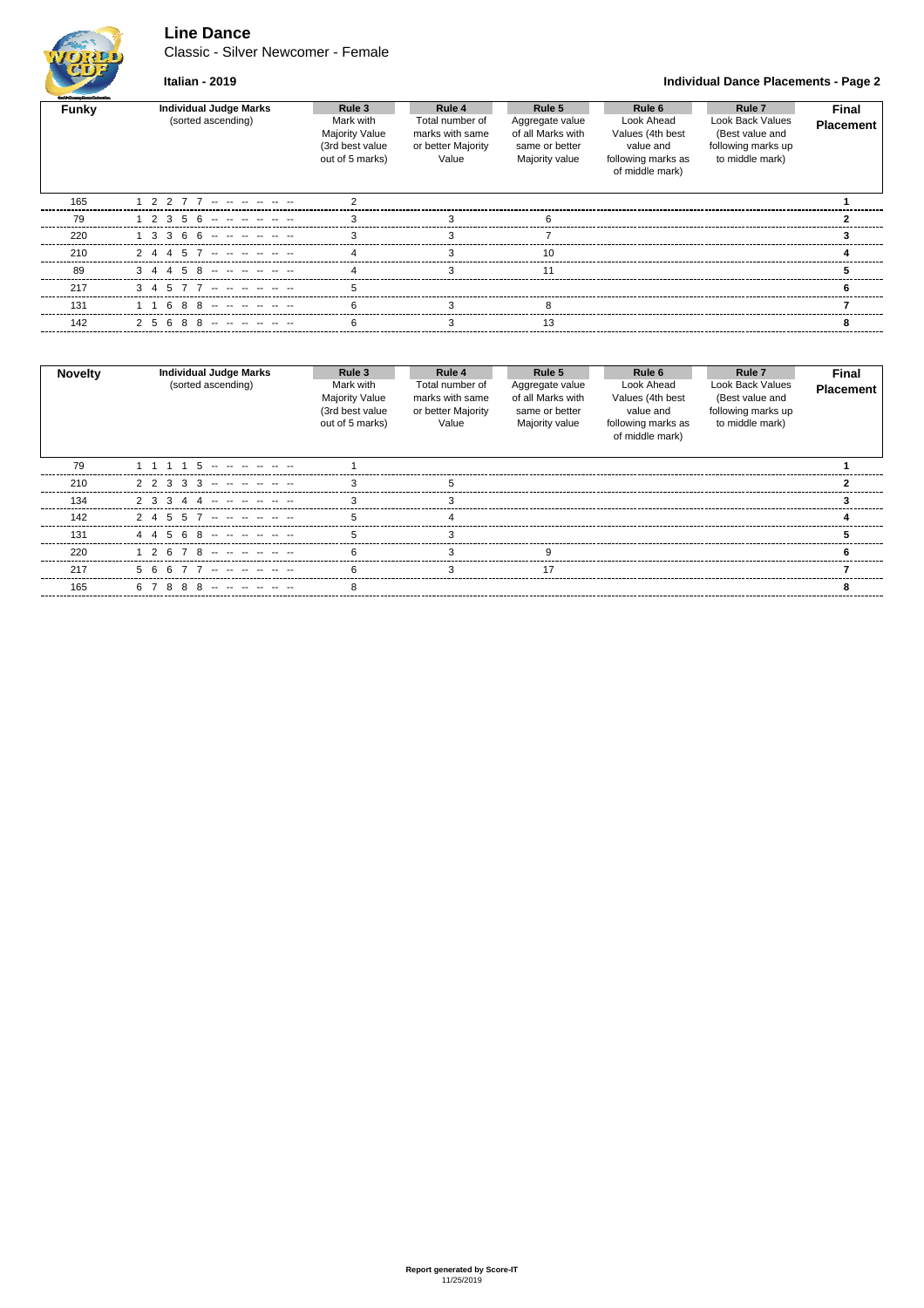# **Line Dance**

M - Movement T - Timing

Classic - Silver Newcomer - Female

|                                                   | Italian - 2019        |                                     |   |                       |   |             |                                 |   |       |                            | <b>Penalties - Page 3</b> |
|---------------------------------------------------|-----------------------|-------------------------------------|---|-----------------------|---|-------------|---------------------------------|---|-------|----------------------------|---------------------------|
| Lilt                                              |                       |                                     |   |                       |   | Judges      |                                 |   |       |                            |                           |
|                                                   |                       | $\overline{2}$                      | 3 | 4                     | 5 | 6           | 7                               | 8 | 9     | 10                         | $\overline{11}$           |
| No penalties were applied in this dance.          |                       |                                     |   |                       |   |             |                                 |   |       |                            |                           |
| Smooth                                            |                       |                                     |   |                       |   | Judges      |                                 |   |       |                            |                           |
|                                                   |                       | $\overline{2}$                      | 3 | $\overline{4}$        | 5 | 6           | $\overline{7}$                  | 8 | 9     | 10                         | $\overline{11}$           |
| No penalties were applied in this dance.          |                       |                                     |   |                       |   |             |                                 |   |       |                            |                           |
| Rise & Fall                                       |                       |                                     |   |                       |   | Judges      |                                 |   |       |                            |                           |
|                                                   |                       | $\overline{2}$                      | 3 | $\overline{4}$        | 5 | 6           | $\overline{7}$                  | 8 | 9     | 10                         | 11                        |
| No penalties were applied in this dance.          |                       |                                     |   |                       |   |             |                                 |   |       |                            |                           |
| Cuban                                             |                       |                                     |   |                       |   | Judges      |                                 |   |       |                            |                           |
|                                                   | 1                     | $\overline{2}$                      | 3 | $\overline{4}$        | 5 | 6           | $\overline{7}$                  | 8 | 9     | 10                         | 11                        |
| No penalties were applied in this dance.<br>Funky |                       |                                     |   |                       |   | Judges      |                                 |   |       |                            |                           |
|                                                   | 1                     | 2                                   | 3 | $\overline{4}$        | 5 | 6           | $\overline{7}$                  | 8 | 9     | 10                         | $\overline{11}$           |
| 220                                               | ट                     |                                     |   |                       |   |             |                                 |   |       |                            |                           |
|                                                   |                       |                                     |   |                       |   |             |                                 |   |       |                            |                           |
| <b>Novelty</b>                                    |                       |                                     |   |                       |   | Judges      |                                 |   |       |                            |                           |
|                                                   | 1                     | $\overline{2}$                      | 3 | $\overline{4}$        | 5 | 6           | $\overline{7}$                  | 8 | 9     | 10                         | $\overline{11}$           |
| No penalties were applied in this dance.          |                       |                                     |   |                       |   |             |                                 |   |       |                            |                           |
| <b>Penalty</b>                                    |                       | <b>Non-Conference Penalty Codes</b> |   |                       |   |             | <b>Conference Penalty Codes</b> |   |       |                            |                           |
| <b>Codes</b>                                      | 1 Placement Reduction |                                     |   | <b>Last Placement</b> |   | Reasons     |                                 |   | Codes |                            |                           |
|                                                   | C                     | - Costume and Appearance            |   | P - Prop Use          |   |             | Self Selected Music             |   |       | S - Single Lower Placement |                           |
|                                                   | - Basic Pattern<br>B  |                                     | D | - Dance Delivery      |   | Loss of Hat |                                 |   | Q     | - Last Place               |                           |
|                                                   | F                     | - Courtesy & Floorcraft             | H | - Costume Minimums    |   |             | Leaving the Dance Floor         |   |       | X - Full Disqualification  |                           |
|                                                   |                       | A - Acceptable Behavior             |   | (Boots & Hats)        |   |             |                                 |   |       | E - Expulsion              |                           |